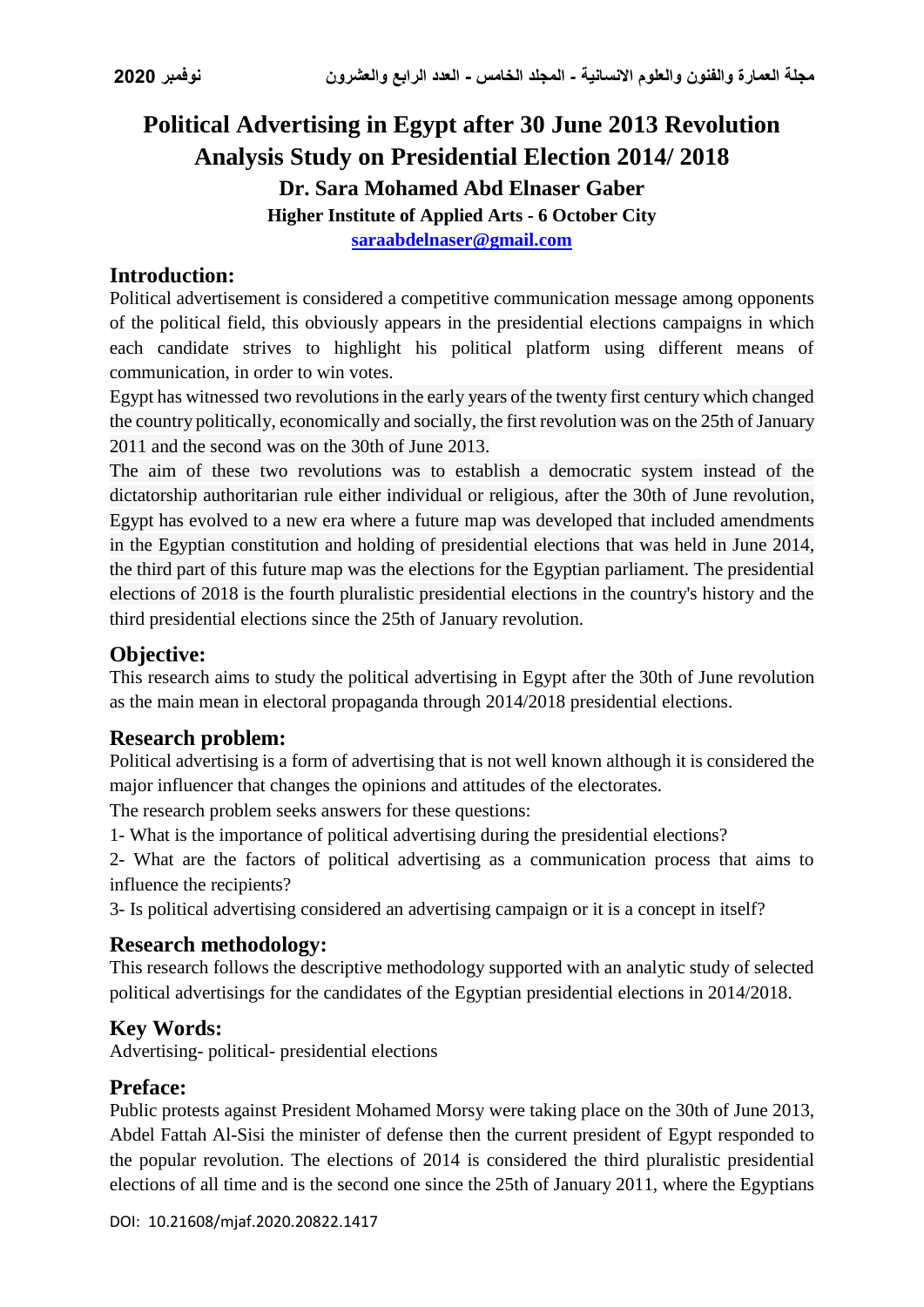elected the sixth president of Egypt through which both field marshal Abdel Fattah Al-Sisi and Mr. Hamden Sabahy were competing.

In 2018, under a system that is globally considered to be appealing to a broad spectrum of people that serves all Egyptians not only a particular sector group or category,

The [Higher Committee for Elections](https://context.reverso.net/%D8%A7%D9%84%D8%AA%D8%B1%D8%AC%D9%85%D8%A9/%D8%A7%D9%84%D8%A5%D9%86%D8%AC%D9%84%D9%8A%D8%B2%D9%8A%D8%A9-%D8%A7%D9%84%D8%B9%D8%B1%D8%A8%D9%8A%D8%A9/Higher+Committee+for+Elections) announced the opening of the stand for elections to be the fourth pluralistic presidential elections in the country's history and the third since the 25th of January revolution. After the nomination deadline and the grievances period was over the elections ran between two candidates only Abdel Fattah Al-Sisi and Moussa Mostafa Moussa.

# **Political Marketing:**

"It is a group of activities and processes that drives a candidate to win the political elections" or "it is an integrated system with interactive activities that aim to plan and support a certain candidate to take over the targeted elections".

# **Political Advertising:**

It is a communication process through which the proclaimer pays to get a chance to deliver his political messages through the available means of communication aiming to influence the recipients, their thoughts and their attitudes. Political advertising is considered to be the most effective part in the political media worldwide.

# **The content of a political advertisement:**

In order to attain the main target of a political advertisement, one should seek the roads to people's acceptance based upon personal and objective criteria, taking into consideration the political ideology, which should have been presented earlier, and the communication method which should be simple and useful for the voters.

Classification of political advertising:

1- Official advertisement: in which authoritative bulletins are used free of charge for all candidates.

2- Political advertisement: it usually starts before the main campaign starts and still can be used during the campaign and it appears as large billboards in recognizable sites.

3- Gigantic advertisement: it optimizes the appearance of the candidate in a low cost.

# **Visible impact of political advertisement:**

It is considered to be the main factor a designer seeks when designing a political advertisement to influence the recipients depending on the impact of the regulatory process in driving their sensorial awareness towards the desired targets.

# **Elections campaign**:

It is the group of activities done by a party or a candidate in order to supply voters with information about their political platform, policy and goals by all the available means and potentials in order to influence them to gain their votes and win the elections.

# **Strategies of elections campaigns:**

First strategy: depends on the political party: where the candidate runs the elections as a member of the party and according to the party's principles, depending on the popularity of this political party.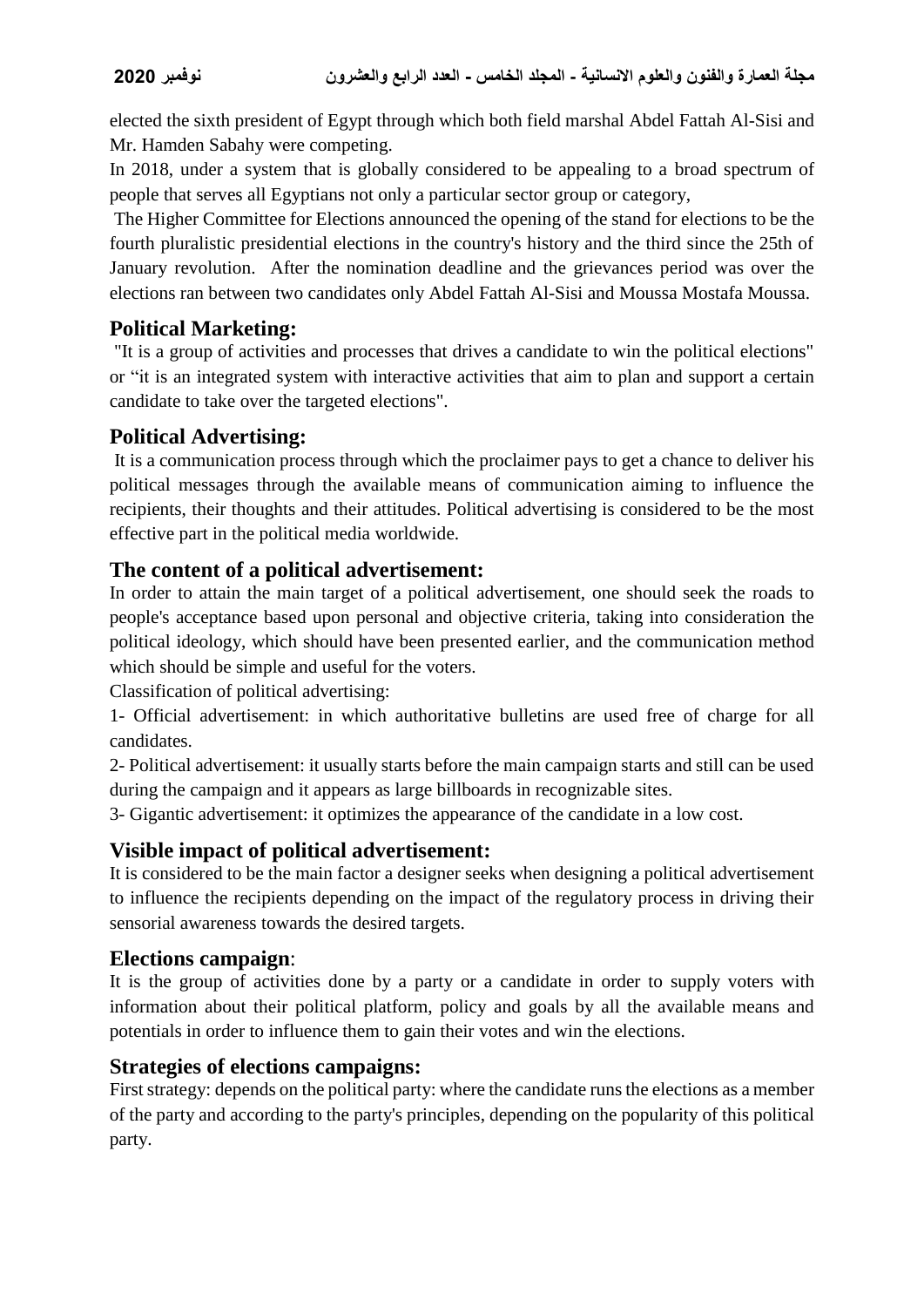Second strategy: depends on the political candidate: in this case the focus is mainly on the candidate as an individual, his personal traits, his qualities, his achievements and his stands towards some key issues.

Third strategy: based on certain issues: where the main focus in this campaigns is on some key issues that needs to be set before implementing the elections campaign.

### **Forms of elections campaigns:**

Forms of political advertising are a group of elements that have the potential to create a certain deliberated reaction on the recipient so as to persuade the targeted audience through emotional and cognitive impact therefore attaining the objectives of the elections campaign.

#### **First form: Simplification style:**

This part is responsible for the communication process by dividing the goals and programs into simple points, under the guidance of given information to frame a simplified clear version.

#### **Second form: Repetitive style:**

Repetition is considered to be the most commonly used form of political advertising, and here are some roles repetition can play in a campaign:

1- It allows the targeted voters who could not notice the candidate's political program to be acquainted with the campaign.

2- Repetition allows recalling the candidate's program in order to be firmly established in the memories of voters.

3- Acquiring people's acceptance on all levels as a result of continuous perusing.

#### **Third form: political slogans and pictures:**

A picture is one of the most important and successful expressive means among many other political advertising forms, as it effectively imposes itself throughout the political scene. As for slogans; they are a successful style that plays a major role to deep-root the ideas of the candidate in the recipients' cognition. As an example is President Abdel Fattah Al-Sisi campaign in his elections campaign in 2014 where the slogan "long live Egypt" was adopted for the campaign, whereas the campaign of his opponent Mr. Hamden Sabahy took the slogan "will Continue Our Dream".



**Fig.1: a political ad for the candidate Abdel Fattah El-sisi with the campaign's slogan in 2014 "Long Live Egypt"**

In 2018 the candidate Abdel Fattah Al-Sisi's campaign adopted the slogans "With you for the sake of Egypt" and "You are the hope"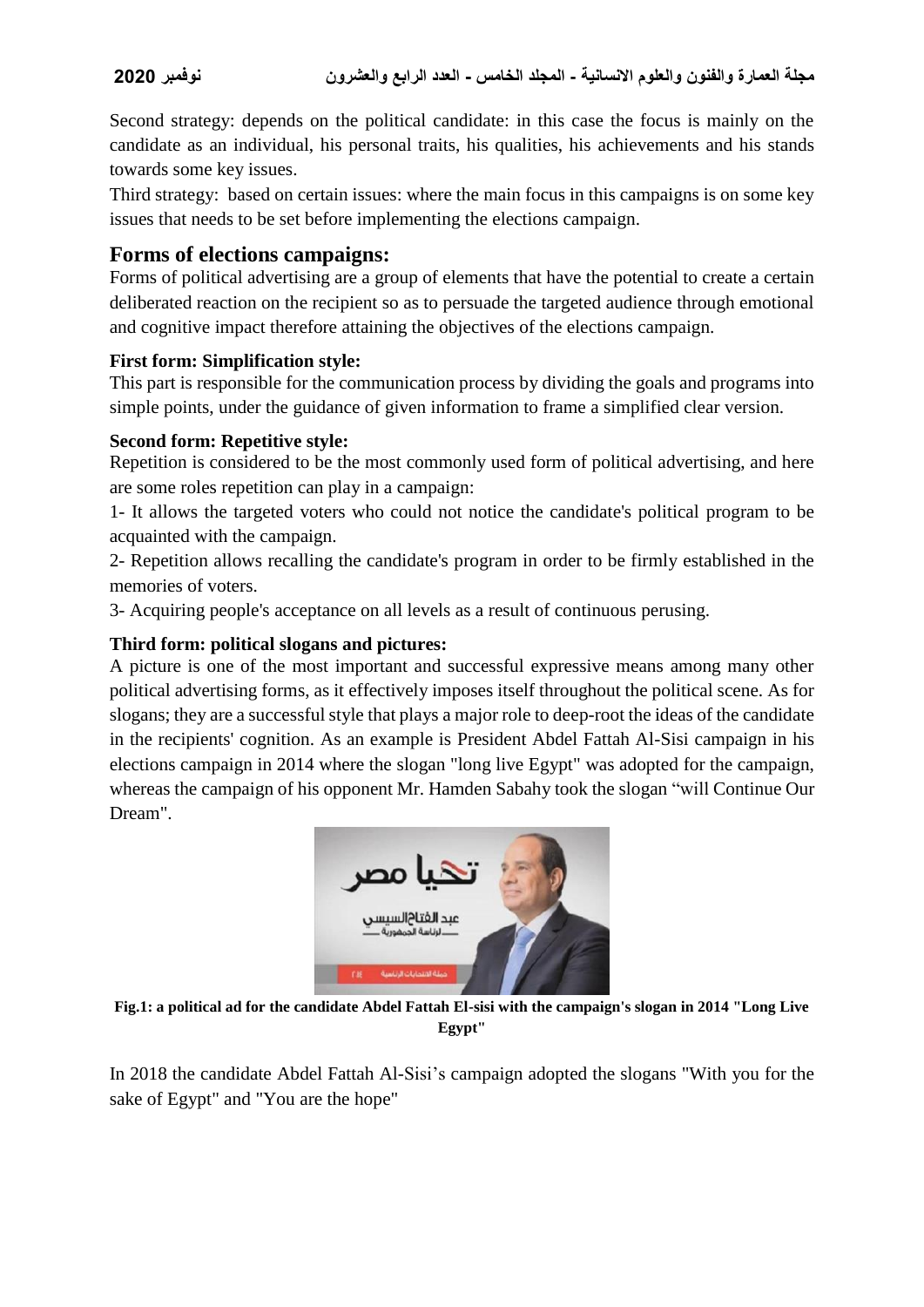



**Fig.2: a political ad for the candidate Abdel Fattah Al-Sisi with the campaign's slogans in 2018**

While the candidate Mr. Moussa Mostafa Moussa's campaign took the slogan "We continue... We Develop. For a better Egypt"



**Fig.3: a political ad for the candidate Moussa Mostafa in 2018 with the campaign's slogan.**

#### **Fourth form: Electoral debate style:**

It is considered a public electoral battle between the opponents moderated be individuals or neutral organizations and the judges are the voters.

#### **Methods of communication in electoral advertising campaigns:**

1-Throwing out publications: it is the least effective and the weakest persuasive method.

2- Handing-out publications: it is easier but less likely to spread.

3- Visual means: this method raises the awareness of the voters and reinforces the message of the campaign.

4- Arranged events: it is a pre-arranged event by an external organization that allows the candidate to meet more voters.

5- Knocking-the-doors: Where a group of volunteers lead the propaganda of the candidate by running meetings in districts, villages and plants to demonstrate his electoral program regarding the issues that may concern them.



**fig.4: an advertisement in Aldawahi District in Port Said during Knocking-the-doors campaign in 2018**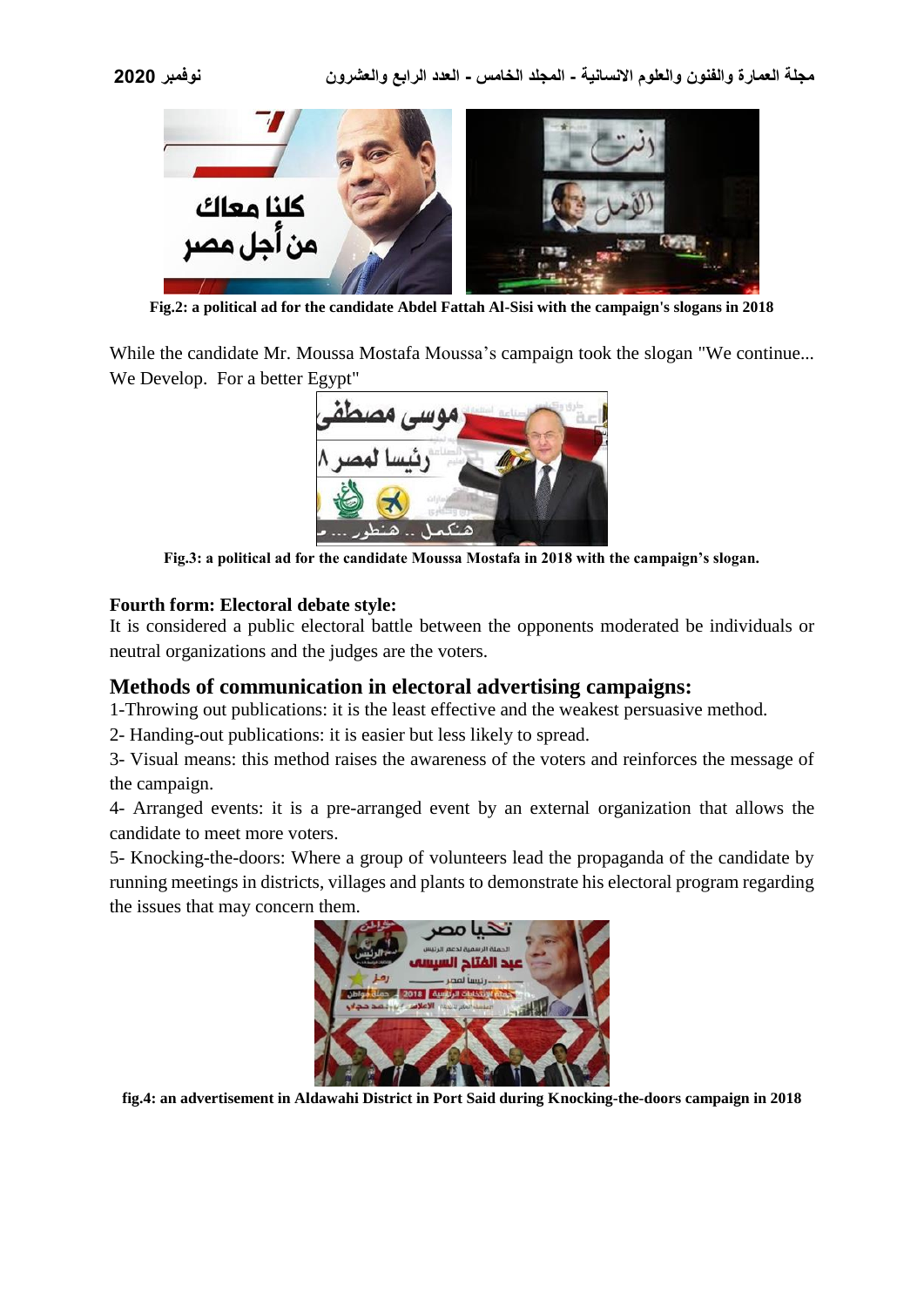6- Influencers' support: the candidate meets a group of influencers to win their support in the campaign and it is considered a crucial method because of the credibility of those influencers in the streets.

#### **Advertising campaigns' schools:**

1- Emotional: it focuses on the political advertisement that addresses the emotions of the voters. 2- Information: it depends on supplying people with political information through language like; clarifying the candidate's stand towards the issues that are raised on the political arena or by explaining the candidate's future programs and projects.

3- Fast answers: it is devoted for public opinion polls.



**fig.5: a political ad from the emotional Abdel Fattah El-Sisi's campaign in 2014 school of advertising president that addresses the voter's emotions by the slogan "A President as great as Our Dreams"**



**fig.6: a political ad information school from 2018's presidential campaign where the voters are addressed by the slogan "Work Builds Nations"**

**Electoral Messages:** The electoral message is a simple, clear and condensed statement that indicates the elections campaign's program and the issues it involves, it also reflects the candidate's orientation towards these issues. It also focuses on both the candidate and the voter. On designing those messages, it should be short to the point, convincing for the voter and clear of any ambiguity or vagueness.

#### **Electoral symbols:**

In 2014 the election committee provided a set of ten symbols for the candidates to choose from, Mr. Hamden Sabahy's campaign chose the eagle, whereas the campaign of President Abdel Fattah El-Sisi chose the star as its symbol.



**fig.7: a political ad for the candidate Abdel Fattah El-Sisi with the Star as a symbol for his campaign and his opponent Hamden Sabahy with the Eagle as his symbol**

As for 2018's elections; the candidate El-Sisi adopted the Star as a symbol and his opponent Moussa Mostafa Moussa took the Plane symbol.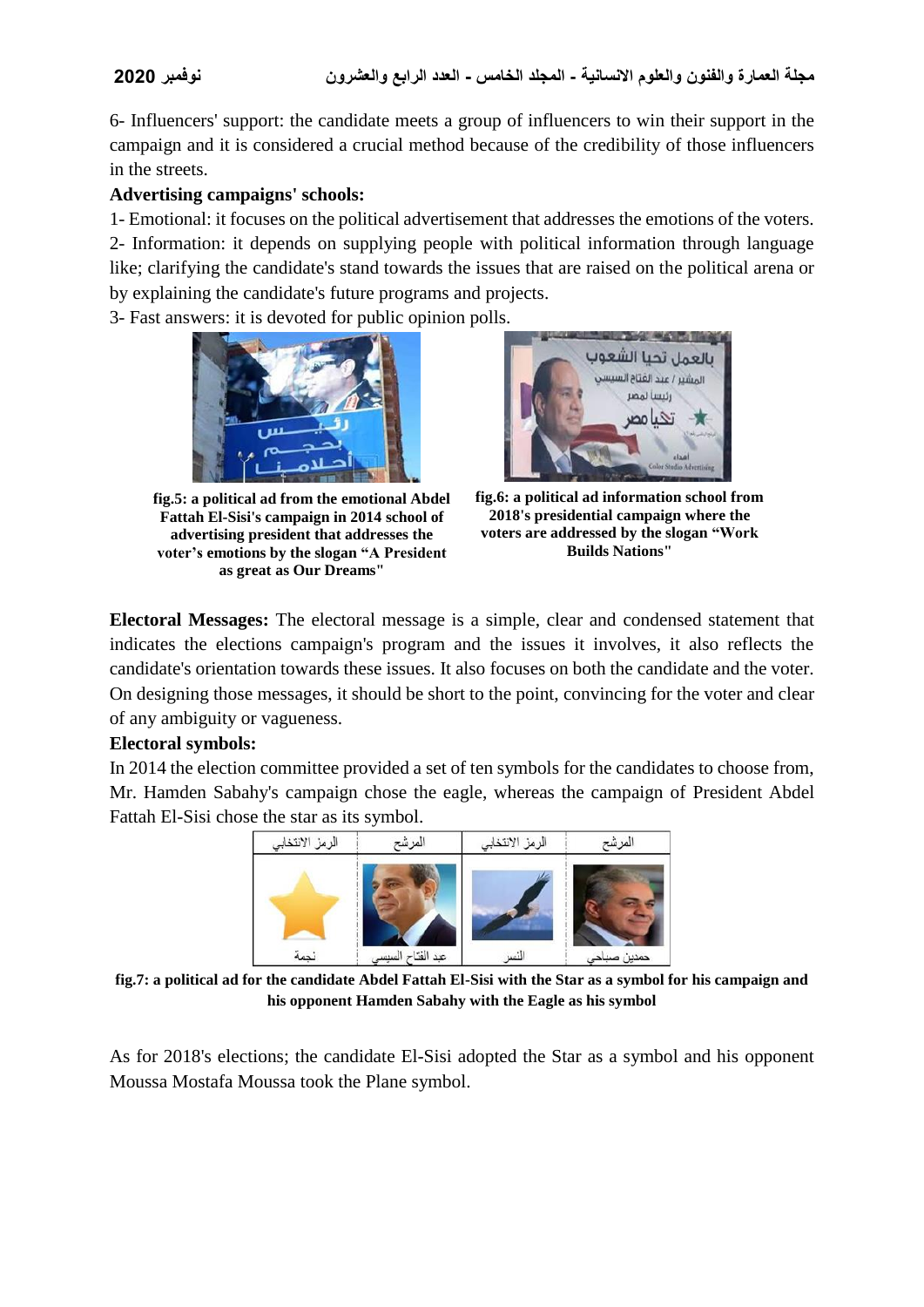

**fig.8: a political ad for the candidate Abdel Fattah El-Sisi 2018 with the Star as a symbol for his campaign**



**fig.9: a political ad for the candidate Moussa Mostafa Moussa with the Plane as a symbol for his campaign.**

The location of Al-Gehad party has witnessed an intensive display of boards and propaganda that were voluntarily made by people and parties that were already fans of president Elsisi.



**fig.10: Street billboards in 2018 for both candidates**

### **Social media and elections campaigns:**

From the campaigns of both candidates Abdel Fattah Elsisi and Hamden Sabahy we find that they brought massive eruption over the social media, where the campaign of Abdel Fattah Elsisi claimed that their candidate is contacting his supporters and answering their questions upon the hash tag #ta7ya\_masr, also Hamden Sabahy's campaign launched hash tag on Twitter #ask\_hamdein. In 2018, the elections campaign for President Abdel Fattah Elsisi launched the hash tag #hankamel\_7elmna on twitter.



**fig11: hashtag on twitter for the candidate Elsisi in 2018 elections**

### **Research results:**

1- The main function of a political advertising is making a strong and direct impact on the attitude of the voters.

2- Political advertisement is an important and successful way to introduce the candidate, as it offers a mental image within the recipients.

3- Elections symbols are a basic communication element in political advertisement, as it facilitates the identification of the candidate during the voting process.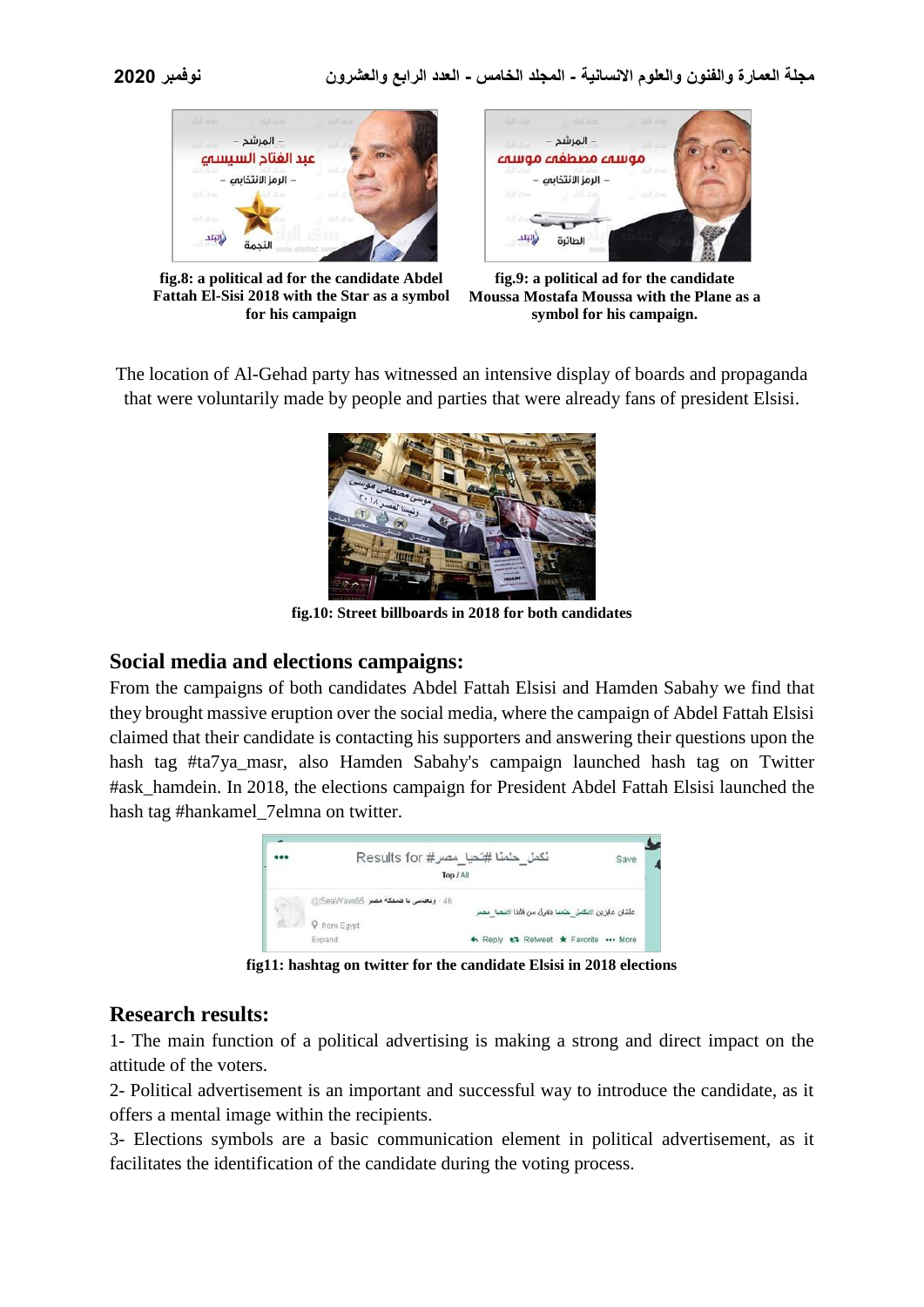4- Political advertising industry has developed sine the  $30<sup>th</sup>$  of June 2013 revolution.

- 5- Political communication studies are essential in designing a political advertisement.
- 6- Political advertising is an important and effective part of the elections campaigns.
- 7. The simpler the political advertisement is the easier its message is delivered.

# **Research recommendations:**

1- The necessity of developing the curricula studied in the faculties of art and design in order to give way to study the elements of political advertising thoroughly which by turn leads to more creative designs, taking into consideration the world wide innovation in political advertisement ideas and designs, and that a political advertisement is considered an essential part of the electoral process.

2- Advertising agencies should be more creative on designing political advertisements, accordingly make the election campaigns more successful.

# **References:**

 Abouzied, Ahmed Elshora – halqet neqash beanwan "eldeaya elelctronia: estkhdam shabakat eltawasel elegtmaay fe elhamalat elentkhabya" – wehdet dersat elraa elaam welealam fe elmarkaz eleqlemy leldersat elestrategya belqahiera – elarbaa 10 september 2014.

 Aboukahf, abdelsalam – hadaset elealaan – eleskandrya – dar elgamaa elgadeda lelnashr – 2003.

 Elastal, Kamal Mohamed – fan w alm w teqnyat edart elhamalat eletkhabya "kayf toder hamla entkhabya nagha" – selslt dersat tanmawya mogtamaaya 2 – mayo 2005- http://kastal.com/index.php?action=detail&id=58

 Elgamal, Rasem Mohamed – Ayaad, Khayrat Meaawad – eltasweq elseyasy welealaam: eleslah elseyasy fe masr – elder elmasrya ellebnanya - Elqahira – 2005.

• Eldardery, Ebthag – sociology elthakafa abr ealan mawaqea eltawasol elegtmaey - Megalet al Emara w al Fenoun w Elom al Insania (Journal of Architecture, Arts and Humanistic Science) - Volume 5 – Issue 19 -2016.

Elalam, Safwat – eletsal elseyasy weldeaaya eletkhabya – dar elnahda – Elqahira – 2005.

• Elaalm, Safwat – elhamlat elenkhabya e osos eldeaaya elseyasya https://platform.almanhal.com/Files/2/84143

 Ellaban, Shrief Darwesh – elentkhabat fe asr elintenet: eldeaaya elseyasya fe elentkhabat elreaseya – elmarkaz elaraby lelbohos weldersat - http://www.acrseg.org/6853

 Oday, Brain – targamet Mai Elahmar - dalel eadad elhamalat elseyasya elentkhabya – elmaad eldemokraty elwatanya lelsheon eldawlya – Lebnan – 2004.

 Hegab, Mohamed Monier – edaret elhamalat elentkhabya: tareak lelfowz fe elentkhabat – dar elfagr – elqahiera – 2007.

 Khoga, Ashraf Fahmy – estrategyat eldeaya w elhamalat elealanya – dar elmarefa elgameaya – elaskanderya – 2010.

Soudany, Fadel – fan eltashkel elbasary w ozlet elensan – 2005 - www.alimbart.com

 Amar, Yasser Hassan – tasmem elealan elseyasy elkharegy ma bayn thakafet elmady w tahdeyat elmostakbal "derasa tahlelya lehamlat elentkhabat elreasya 2012" – bahs manshor bmoatamer kolyet elfonon eltadbeaya – gameat helwan – eltasmem ben elebtkarya welestdama – elqahiera – 2012.